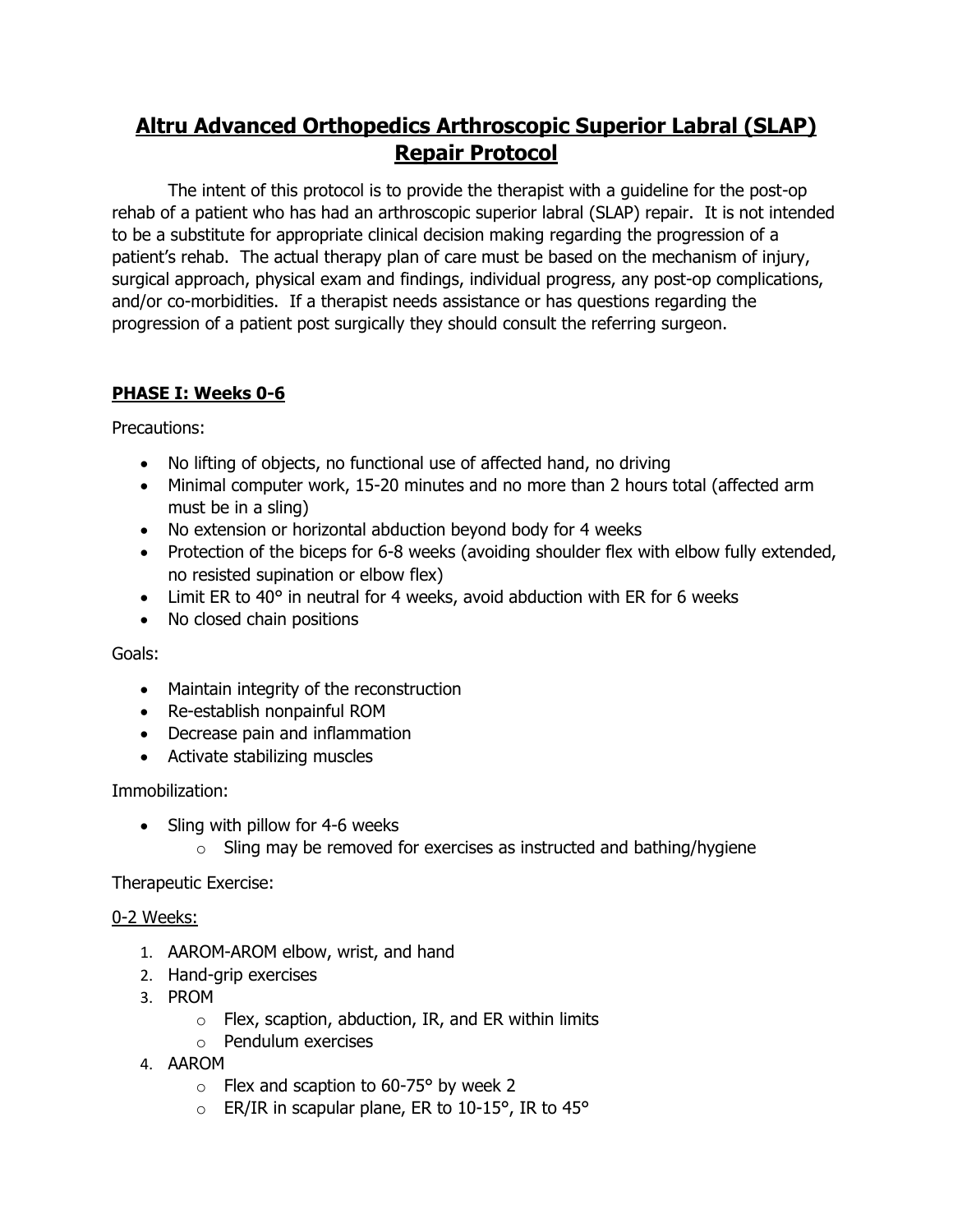- 5. Strengthening
	- o Submaximal painfree, shoulder isometrics
		- Neutral position ER, IR, abduction, flexion, extension, adduction
	- o Scapular exercises
		- Scapular retraction, protraction, depression
- 6. No isolated biceps contraction
- 7. No active ER, extension, or elevation

### 3-4 Weeks:

- 1. PROM/AAROM- with wand/cane or assist of opposite UE
	- o Progression as tolerated by patient:
		- Flexion and scaption to 90<sup>o</sup>
		- Abduction to 75-85°
		- ER in scapular plane to 25-30°
		- IR in scapular plane to 55-60°
- 2. Strengthening
	- $\circ$  Rhythmic stabilization within limits above
- 3. No active ER, extension, or elevation

## 5-6 Weeks:

\*D/C sling at 6 weeks post-op, use sling in crowds or at night as needed after 6 weeks.

- 1. PROM/AAROM
	- $\circ$  Flexion to 150 $\circ$
	- $\circ$  FR at 45° of abduction to 45-50°
		- Progress to light ROM at 90° of abduction
	- $\circ$  IR at 45° of abduction to 55-60°
		- Progress to light ROM at 90° of abduction
- 2. Begin AROM of shoulder, all planes, with good mechanics
	- $\circ$  Short arc flex and abduction 0-45 $\circ$
	- o Extension 0-45°
	- $\circ$  Elbow extension, elbow flex at 6 weeks (no biceps strengthening)
- 3. Begin gentle stretching exercises as needed
- 4. Strengthening:
	- o PNF with manual resistance
	- $\circ$  Prone periscapular exercises (Y, T, W, I)
	- $\circ$  Band/tubing for ER/IR at 0 $\circ$  of abduction
	- $\circ$  Closed chain rhythmic stabilization, weight shifts, balance, progressing elevation as tolerated.
- 5. Walking/stationary bike with sling on
- 6. No swimming or running

Modalities:

- Cryotherapy as needed
- Electrical Stimulation as needed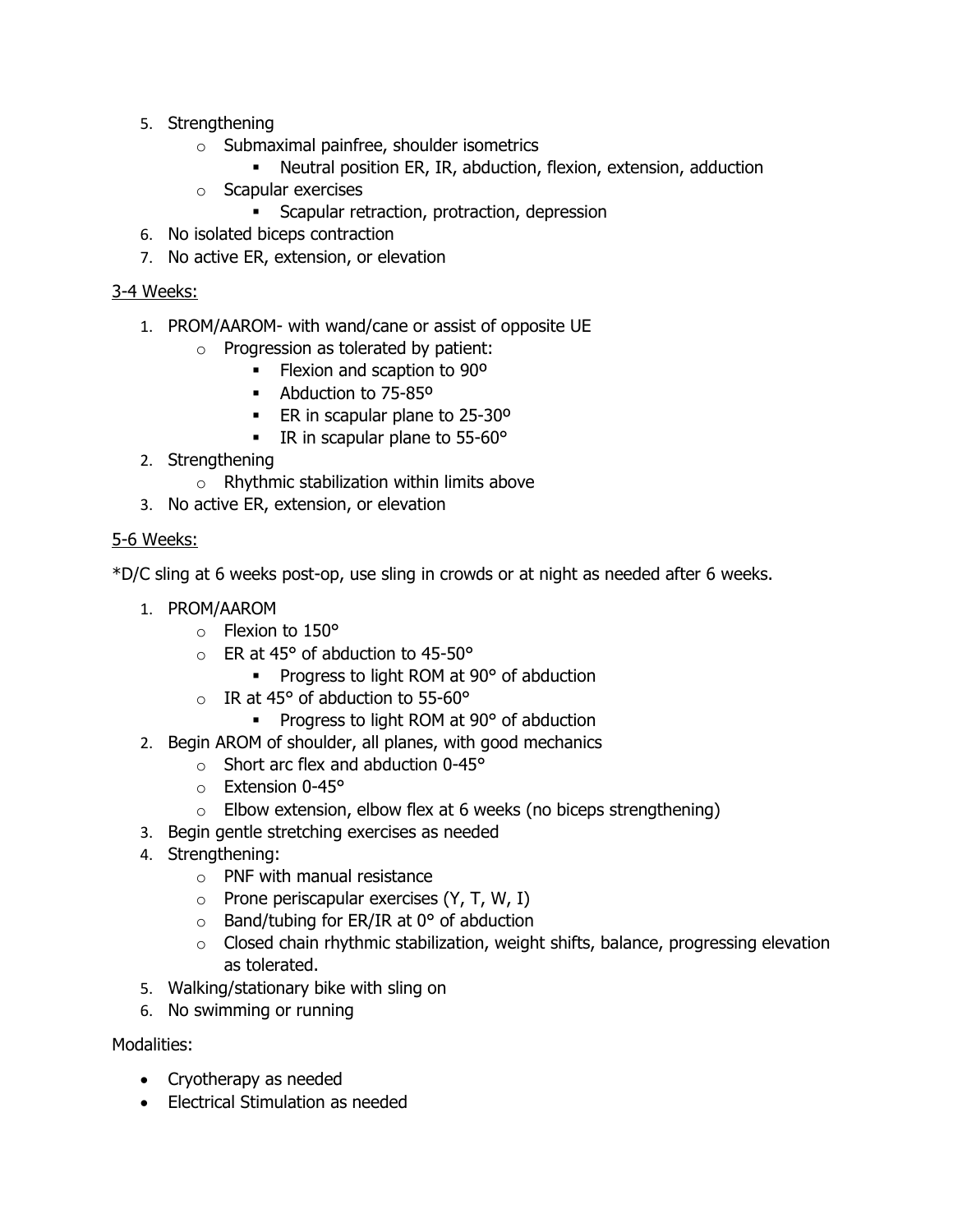Manual Therapy:

• Joint, capsule, soft tissue mobilization as needed

## **Goals to Achieve for ROM by 5-6 weeks post-op:**

| Flexion/scaption                      | $0 - 150^{\circ}$ |
|---------------------------------------|-------------------|
| Abduction                             | $0-85^\circ$      |
| ER at $0^\circ$ to 45° ABD            | $0-50^\circ$      |
| IR at $0^{\circ}$ to $45^{\circ}$ ABD | $0 - 60^{\circ}$  |

## **PHASE II: Weeks 7-12**

Precautions:

- No heavy lifting of objects
- No supporting of body weight by hands and arms
- No sudden jerking motions
- Gradual initiation of biceps strengthening 7-8 weeks
- No PROM for combined abduction with ER or extension

Goals:

- Full nonpainful AROM with good scapulohumeral rhythm
- Full rotator cuff strength in neutral
- Improve neuromuscular control and proprioception
- Return to ADL activities

Therapeutic Exercise:

#### 7-9 Weeks:

- 1. Continue with exercises in phase I as needed
- 2. Progress PROM/AAROM/AROM all directions, as tolerated
	- o Flexion, scaption, abduction to 180°
	- o ER at 90° abduction to 90-95°
	- $\circ$  IR at 90 $\circ$  abduction to 70-75 $\circ$
	- o Extension to tolerance
- 3. Strengthening:
	- $\circ$  Initiate an isotonic rotator cuff, periscapular, and shoulder strengthening program
	- o Continue PNF strengthening
	- o Initiate Thrower's Ten Program
	- o UBE at 7 weeks
	- $\circ$  Beginning level plyoball below shoulder height bilat-bilat progressing to single hand, wall dribble, Rebounder toss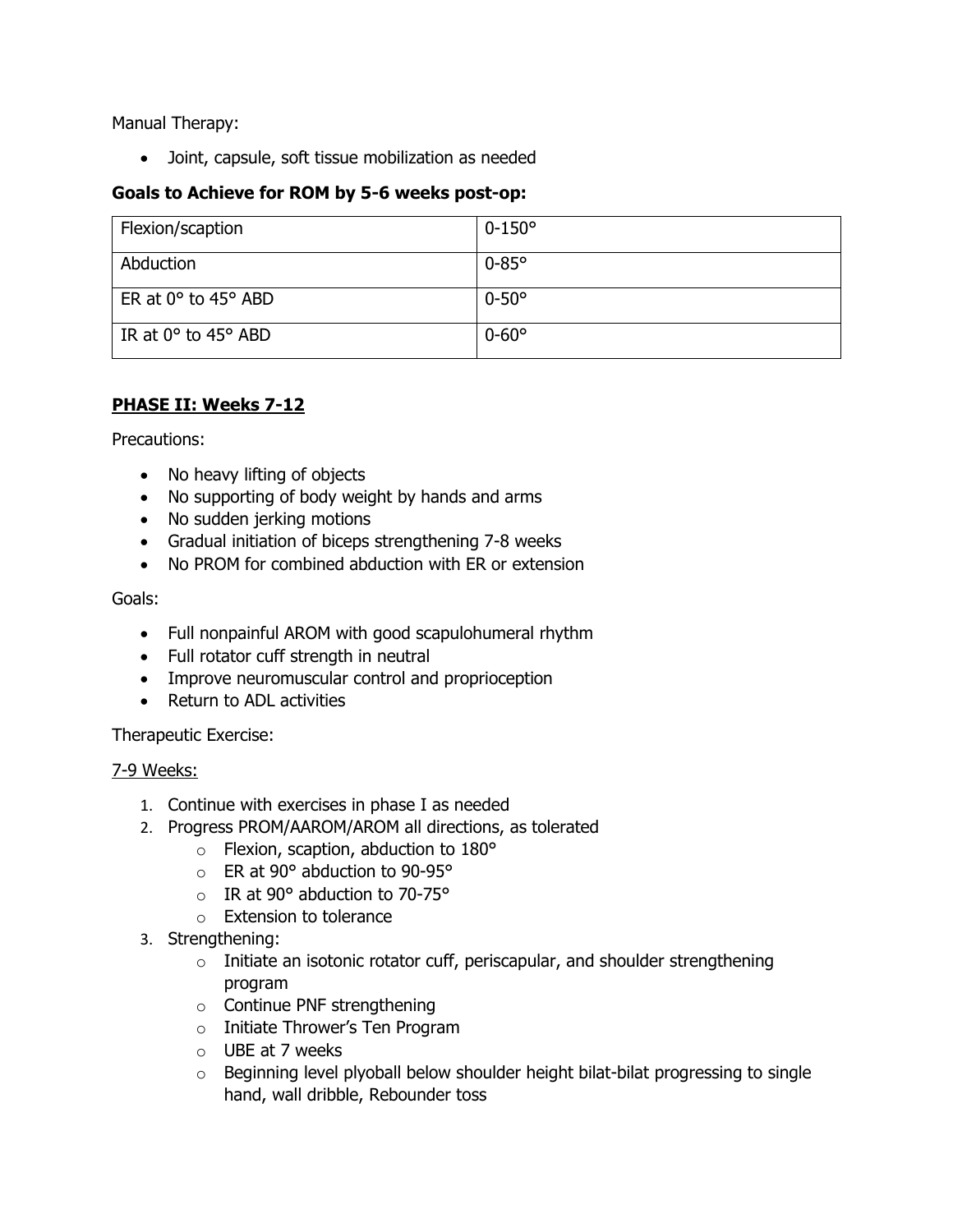10-12 Weeks:

- 1. Continue stretching exercises
	- Sleeper posterior capsule stretch for IR deficit
		- IR 85° in 90° of abduction
	- Progress ROM for functional demands (overhead athlete/worker)
		- ER at 90° of abduction: 110-115° for throwers (weeks 10-12)
- 2. Strengthening:
	- Continue all strengthening exercises
		- Progress isotonic strengthening
		- Progress ER to thrower's motion
	- Rhythmic Stabilization: closed chain with hand on a ball progressing to open chain in multiple planes of movement
	- Plyometrics: below shoulder height
		- Wall dribble- 2-1 hands, ER wall dribble, Rebounder
- 3. Jog at 12 weeks

## Modalities:

- Cryotherapy as needed
- NMES as needed

#### Manual Therapy:

• Joint, capsule, soft tissue mobilization as needed

## **Criteria to enter PHASE III:**

- **Full nonpainful AROM**
- **Good stability**
- **Strength grade good or better**
- **No pain or tenderness**

## **PHASE III: Weeks 13-20**

Precautions:

- Caution with butterfly strokes, and other stressful strokes when swimming
- No pec/dumbbell flys bringing arm past neutral extension at the shoulder
- No bench-press with bringing the bar down to your chest
- No lat pull downs bringing bar behind head

#### Goals:

- Establish and maintain full PROM and AROM
- Improve muscle strength, power, and endurance
- Gradually initiate functional activities

Therapeutic Exercise:

## 13-16 Weeks: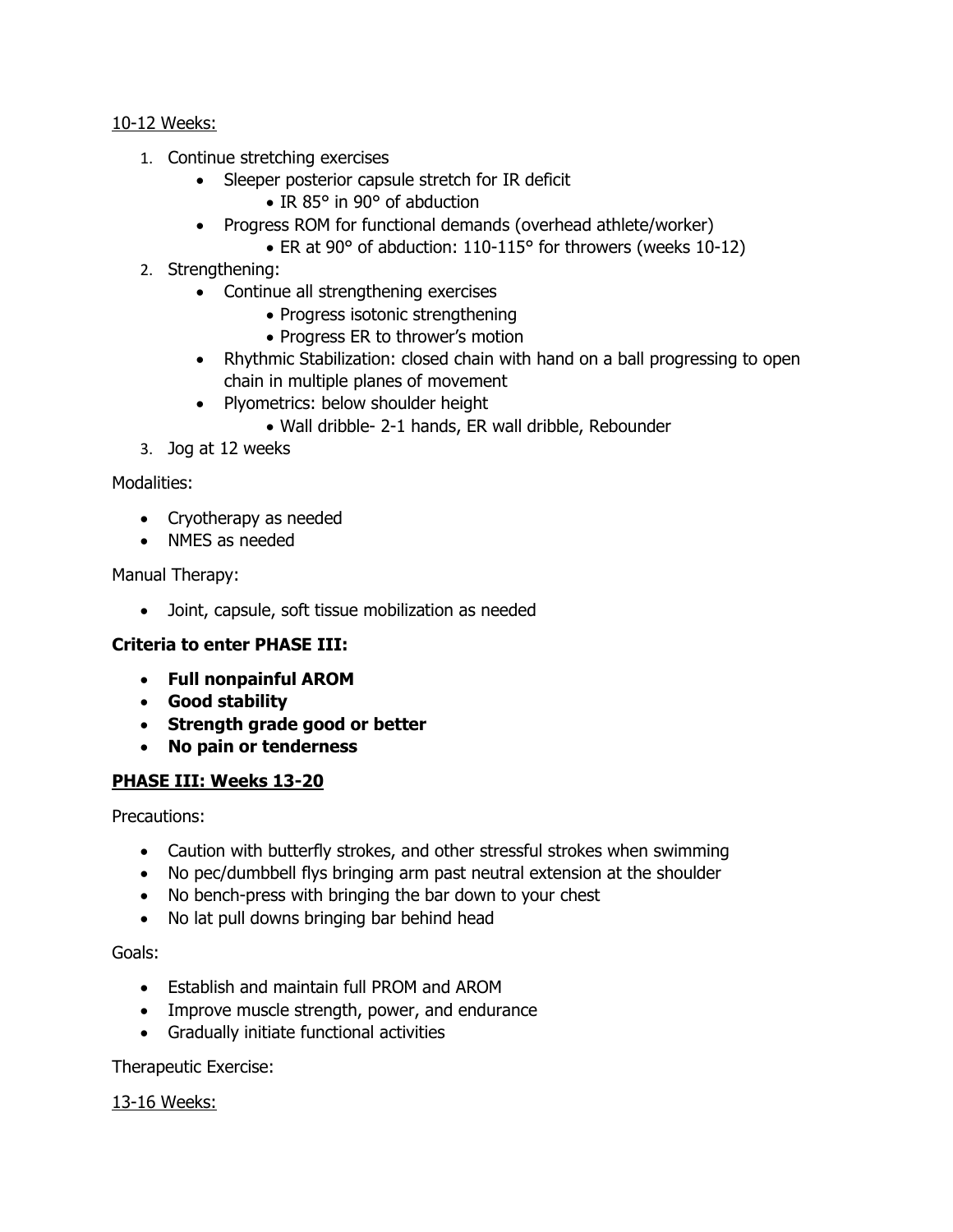- 1. Continue stretching exercises
	- Capsular stretches
	- Maintain thrower's motion
- 2. Strengthening:
	- Initiate biceps and supination resisted exercises
	- Continue all strengthening exercises
		- Thrower's Ten or fundamental exercises
		- Endurance training
	- Progress plyometric program
	- Progress closed chain activities for proprioception, neuromuscular re-ed
- 3. Light swimming-half speed, half golf swings, throwing, racquet swings- ground strokes

## 17-20 Weeks:

- 1. Continue all stretching exercises
- 2. Continue to progress all strengthening exercises
- 3. Continue Thrower's program
- 4. Continue plyometric program
- 5. May initiate interval sport program (throwing, racquet swings, golf swings, swimming etc) as well as work specific activities

## Modalities:

- Cryotherapy as needed
- NMES as needed

## Manual Therapy:

• Joint, capsule, soft tissue mobilization as needed

## **Criteria to enter PHASE IV:**

- **Full nonpainful AROM**
- **Good stability**
- **Strength 75-80% of contralateral side**
- **No pain or tenderness**

## **PHASE IV: Weeks 20-26**

## Precautions:

- Caution with butterfly strokes, and other stressful strokes when swimming
- No pec/dumbbell flys bringing arm past neutral extension at the shoulder
- No bench-press with bringing the bar down to your chest
- No lat pull downs bringing bar behind head

## Goals:

- Maintain shoulder mobility
- Enhance muscle strength, power, and endurance